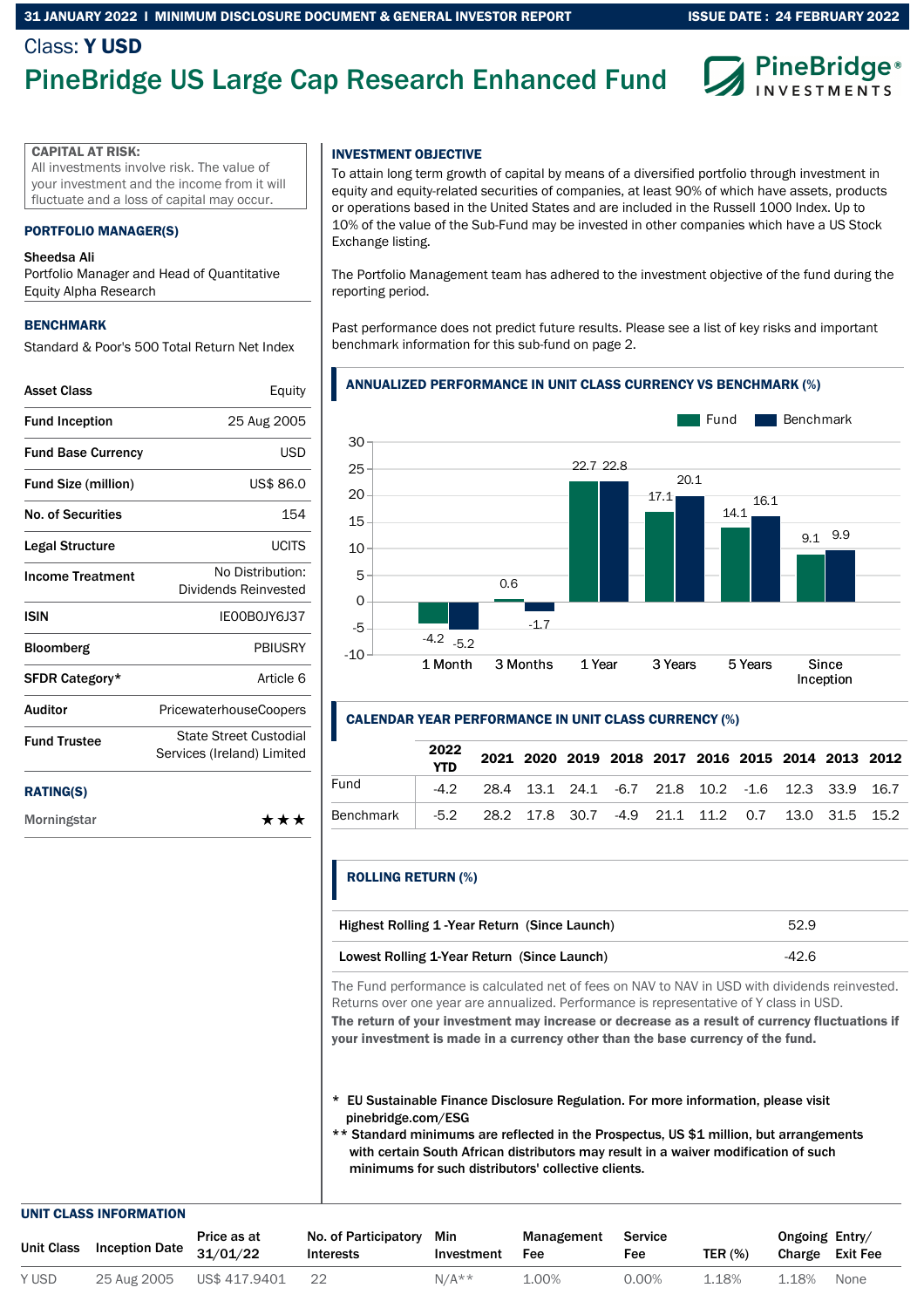### 31 JANUARY 2022 l MINIMUM DISCLOSURE DOCUMENT & GENERAL INVESTOR REPORT

**PineBridge**®

**EUND** 

## Class: Y USD

# PineBridge US Large Cap Research Enhanced Fund

## SECTOR BREAKDOWN (%)

|                               | <b>FUND</b> | <b>BENCHMARK</b> |
|-------------------------------|-------------|------------------|
| Information Technology        | 29.7        | 28.7             |
| <b>Health Care</b>            | 15.0        | 13.1             |
| <b>Financials</b>             | 13.1        | 11.3             |
| <b>Communication Services</b> | 11.1        | 10.0             |
| <b>Consumer Discretionary</b> | 10.0        | 12.0             |
| Industrials                   | 9.1         | 7.8              |
| <b>Consumer Staples</b>       | 4.6         | 6.1              |
| Energy                        | 2.9         | 3.4              |
| Other                         | 4.4         | 7.7              |
| Cash                          | 0.1         | 0.0              |

## PORTFOLIO CHARACTERISTICS

| Wtd Avg Mkt Cap US\$ million | 96,613.6 |
|------------------------------|----------|
| P/E Ratio                    | 15.5     |
| P/B Ratio                    | 3.1      |
| <b>ROE</b> (%)               | 23.9     |
| Debt to Equity Ratio         | 1.26     |

## TOP TEN HOLDINGS (%)

|                               | гүни |
|-------------------------------|------|
| Apple Inc.                    | 8.1  |
| Microsoft Corporation         | 7.0  |
| Alphabet Inc.                 | 5.1  |
| Meta Platforms, Inc.          | 2.7  |
| Amazon.com, Inc.              | 2.4  |
| Johnson & Johnson             | 2.1  |
| Procter & Gamble Company      | 2.0  |
| Berkshire Hathaway Inc.       | 1.8  |
| Broadcom Inc.                 | 1.6  |
| Thermo Fisher Scientific Inc. | 1.6  |

## ASSET ALLOCATION (%)

|              | <b>FUND</b> |
|--------------|-------------|
| Equity       | 99.9        |
| Cash         | 0.1         |
| <b>TOTAL</b> | 100.0       |

There have been no material or significant changes in the composition of the fund in the reporting period.

## FUND ANALYSIS

|                        | <b>3 YEARS</b> |
|------------------------|----------------|
| Information Ratio      | $-1.2$         |
| Sharpe Ratio           | 0.9            |
| Alpha $(%)$            | $-2.3$         |
| Tracking Error (%)     | 2.5            |
| Standard Deviation (%) | 17.5           |
| <b>Beta</b>            | 1.0            |
| R Squared (%)          | 98.0           |

#### **KEY RISKS**

Potential Investors should consider the following key risks before investing in the Sub-Fund:

Equity Investing Risk: The value of shares and securities related to shares may fall due to issuer related issues, financial market dynamics and world events including economic and political changes. Concentration Risk: The Sub-Fund may invest in a limited number of securities compared to more diversified Sub-Funds or it may focus its investments and hold relatively large positions in, among other things, particular industries, countries, sectors, currencies or issuers. This may increase the volatility of the value of the Sub-Fund or for the Sub-Fund to bear losses and may also limit the liquidity of certain securities within the Sub-Fund. Derivative Risk: A Sub-Fund may use derivative instruments for both efficient portfolio management and for investment purposes. Derivative transactions may be subject to significant volatility which may result in a loss greater than the principal amount invested. Counterparty Risk: A Sub-Fund may have credit exposure (by virtue of position in swaps, repurchase agreements, FDI etc.) to its trading parties and may bear the risk of default of the counterparties. Operational Risk: A Sub-Fund may risk loss resulting from process failures, inadequate procedures or controls. Risk-Constrained Strategy Risk: The Sub-Fund may use a risk management approach, which involves the holdings and the potential risk of the Sub-Fund to be close to those of its benchmark and the returns to closely follow its benchmark too. Ouantitative Model Risk: The Sub-Fund may use a financial model to enhance returns and/or manage risk. There is no guarantee the model will behave in the way it is expected to, nor that it will not lead to an error that is difficult to detect and correct, for lengthy periods of time. These factors may lead to adverse outcomes for the investors.

The risk factors described above should not be considered an exhaustive list of risks, which potential investors should consider before investing in the Sub-Fund. For more details on the fund's potential risks please read the Prospectus and Key Investor Information Document at pinebridge.com/funds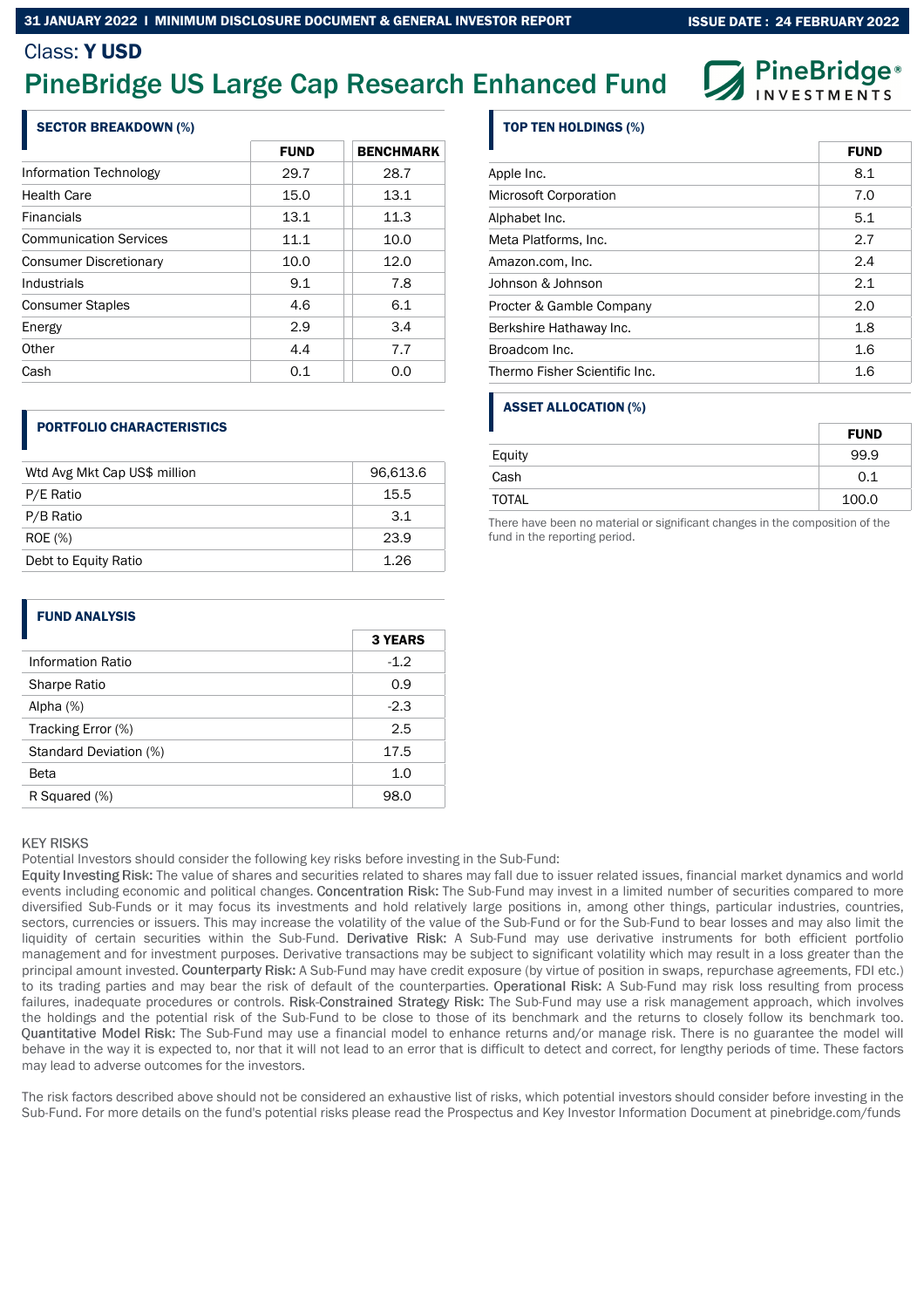## Class: Y USD PineBridge US Large Cap Research Enhanced Fund



Senior Vice President, Head of Client Services, EMEA

Alexander Klotzsch **PineBridge Investments Europe Limited PineBridge Investments Europe Limited Direct:**  $+44(0)$  20 7398 6096 Cell: Email: alexander.klotzsch@pinebridge.com + 44 (0) 75 1508 2537

6th Floor Exchequer Court, 33 St Mary Axe, London EC3A 8AA

## RISK AND REWARD PROFILE



This indicator is based on historical data and may not be a reliable indication of the future risk profile of the Sub-Fund. The risk and reward category shown is not guaranteed to remain unchanged and may shift over time. The lowest category does not mean investment is 'risk free'. This indicator is not a measure of the risk that you may lose the amount you have invested.

PineBridge US LC Research Enhanced Fund is SA Offshore US Equity General, other categories for MDD are as follows PineBridge Europe Research Enhanced Equity Fund is SA Offshore European Equity General, PineBridge Global Focus Equity Fund is SA Offshore Global Equity General, PineBridge Asia ex Japan SC Equity Fund is SA Offshore Far East Equity General, PineBridge Global Dynamic Asset Allocation Fund is SA Offshore Global Multi-Asset General.

#### WHY IS THIS SUB-FUND IN THIS CATEGORY?

The Sub-Fund is in category 5 because variations in the price of its units are typically medium. The Sub-Fund invests in assets that typically carry medium risk and offer medium rewards compared with other categories of assets.

#### **CHARGES**

The charges you pay are used to pay the cost of running the Sub-Fund, including the costs of distributing it. These charges reduce the potential growth of your investment.

One-off charges taken before or after you invest: Entry charge None Exit charge None

Charges taken from the unit class over a year: Ongoing charge 1.16%

Charges taken from the unit class under certain specific conditions: The Manager may at its discretion waive sales, switching and redemption charges or differentiate between investors as to the amount of such charge within the permitted limits.

A sales charge not exceeding 5% of the Net Asset Value per Unit may be charged for specific share classes in a Sub-Fund by the Manager or its delegate. A redemption charge and switching charge not exceeding 3% of the Net Asset Value per Unit may be charged for specific share classes in a Sub-Fund by the Manager or its delegate.

Ongoing Charge / Ongoing Charge Fee (OCF): Percentage of Fund assets (calculated on a 12-month basis to the date shown on the factsheet) used to pay for the management fee and all other operating expenses, including service fees (if any), incurred by the Fund. All Fund expenses are accrued in the Net Asset Value (NAV) of the Fund on a daily basis. The ongoing charges figure excludes portfolio transaction costs. The Fund's annual report for each financial year will include details on the exact charges BN 6.1 (e) made. Performance calculated for the portfolio, as well as the individual investor performance may differ as a result of initial fees, the actual investment date, the date of reinvestment and dividend withholding tax.

TER (Total Expense Ratio): Percentage of Fund assets (calculated as year-to-date annualized) used to pay for the management fee and all other operating expenses, including service fees (if any), incurred by the Fund. All Fund expenses are accrued in the NAVs of the Fund on a daily basis.

### DEALINGTERMS

Dealing deadline: Daily (Mon-Fri) 12pm Dublin Time Dealing Day (D) = NAV date. T = Dealing Date Settlement = T+5 Subs are T+3 and reds are T+5 settlement. Dealing Enquiries: PineBridge Investments Ireland Limited C/O State Street Fund Services (Ireland) Ltd. Registration Services – Transfer Agency Dept. 78 Sir John Rogerson's Quay, Dublin 2, Ireland Email: PineBridgeQueriesTA@statestreet.com

## DEFINITIONS

Information Ratio (IR) measures the funds returns above the benchmark returns relative to the risk (volatility) of the returns. It is a measure that identifies the consistency of the manager to outperform the benchmark.

The Sharpe Ratio is the most common measure for calculating riskadjusted return for a fund. The Sharpe ratio is the average return earned in excess of the risk-free rate per unit of risk (volatility). Alpha measures the fund outperformance relative to the return of the benchmark.

Tracking Error is a measure of how closely a funds returns follows the benchmark returns.

Standard Deviation is a basic measure of the fund risk (volatility). Beta measures the risk (volatility) of a fund compared to the market as a whole.

R-Squared is a measure that represents the percentage of a fund returns that can be explained by movements in the benchmark. A high R-squared (>85) indicates the fund's performance has been in line with the index. A low R-squared (<75) indicates the fund's performance has not been in line with the index.

No. of Securities is a measure of the number of instruments the fund invests in.

Weighted Average Market Capitalisation is a measure of the average market capitalisation of the company stock held in the portfolio. P/E Ratio is a ratio of a company's current share price compare (EPS). A high PE will be considered a growth stock while a low PE will be considered a value stock. The P/E is sometimes referred to as the

"multiple", because it shows how much investors are willing to pay per unit of earnings.

P/Book is a ratio used to compare a stock's market value to its book value. It is calculated by dividing the current closing price of the stock by the latest quarter's book value per share.

Return on Equity (ROE %) measures a company's profitability by revealing how much profit a company generates with the money shareholders have invested. It is calculated as the amount of net income as a percentage of shareholders equity.

Debt to Equity measures the proportion of debt and equity the company is using to finance assets. It is a measure of a company's financial leverage and is calculated by dividing its total liabilities by shareholders equity.

Highest & Lowest Return is the highest and lowest return for any one year over the period since inception have been shown.

Net Asset Value (NAV) is the value of an entity/fund's assets minus the value of its liabilities.

Annualised performance: Annualised performance shows longer term performance rescaled to a 1 year period. Annualised performance is the average return per year over the period. Actual annual figures are available from the manager on request.